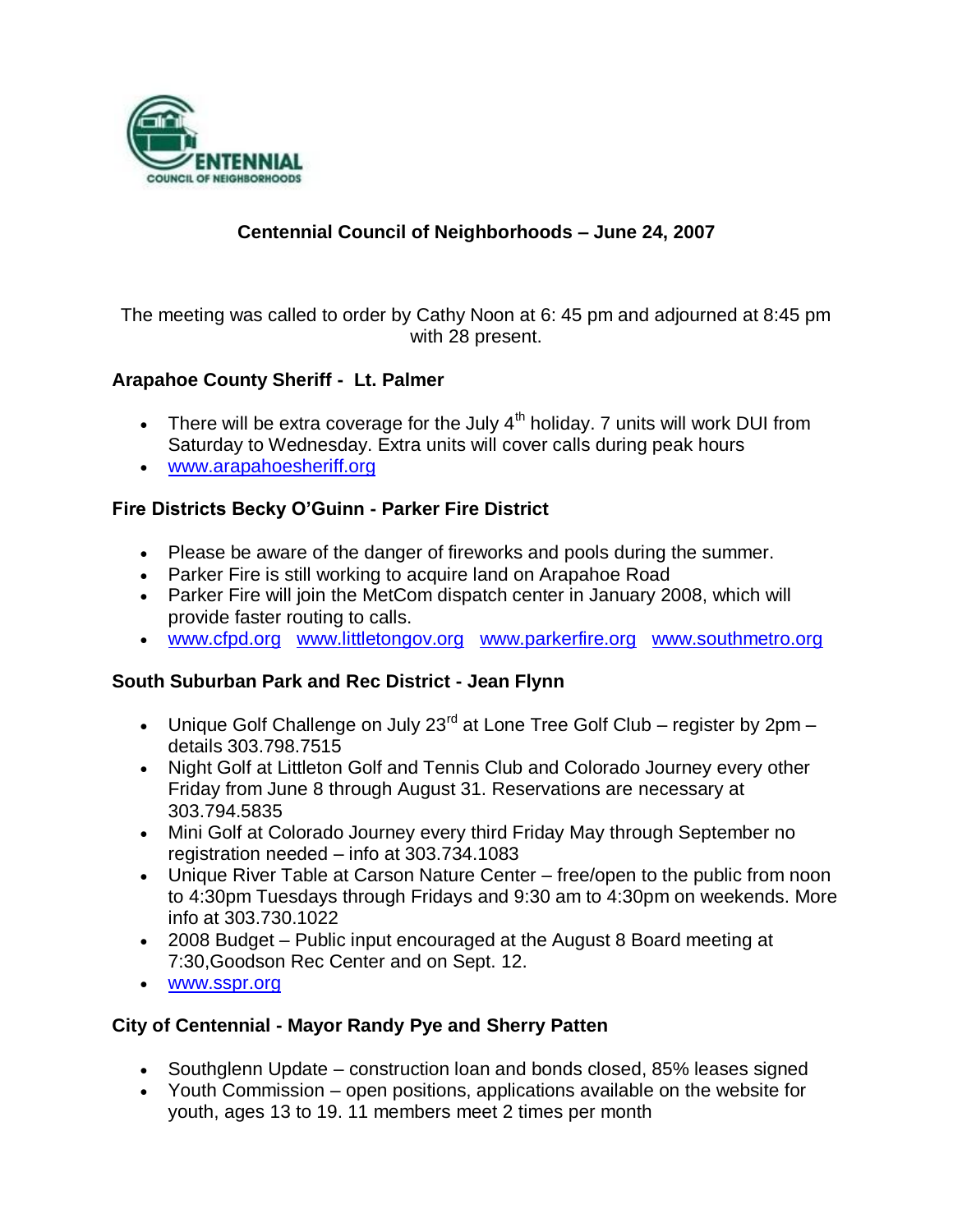- City Manager position vacant due to Mr. Pazour's resignation. A nationwide search will begin as soon as possible.
- Mike Connor was introduced to everyone as the new Public Works Special Projects Manager
- Home Rule Discussion need 9 to 21 home rule commissioners to run for the positions. Duties would include 120 days of service to write a city charter, which would include a focus for the city regarding governance, taxes, council members, term limits, trails & parks. The city is working to establish a vision of what the city will look like for the future. The current working title is 'Our Voice Our Vision 2030". Citizens interested in serving on the commission should pick up an election packet at the City Clerk's office. The primary reason for becoming a Home Rule City is that it would allow the city the flexibility to create it's own governance that would be beneficial to the citizens and to the operations of the city instead of being restricted by state statute
- [www.centennialcolorado.com](http://www.centennialcolorado.com/)

## **Road Project Update - Brian Weimer, Public Works**

 Mr. Weimer presented detailed information regarding current and future road projects and a construction time frame within the city. Details are available on the city's website [www.centennialcolorado.com](http://www.centennialcolorado.com/)

## **CenCON Business - Cathy Noon, President**

- Bylaw Change was discussed. Cathy proposed that the new addition on the board should be "President Pro Tem'. Duties for that position would be delineated in the bylaws. It would be possible that the individual could move to the position of 'President' at some point in the future. Working language for the bylaw change would be e-mailed out as soon as possible.
- The July meeting will most likely be at the Centennial Airport. Details are still being confirmed and more information will be sent very soon.
- July 9 Council meeting will include public hearings for the RDA (Restricted Development Area) study and the Comcast property annexation and rezoning.

## **Membership - Ron Podboy, 1st Vice-President**

 A membership payment from Highlands 460 was received. Still working on contacting other HOA's that have not renewed.

#### **Plans Review - Jim Levy, 2nd Vice-President**

Council Member Suhaka left the room and a discussion was held regarding the proposal of a 5-story building near Geddes and Havana as well as a proposed rezoning and annexation near Gun Club and Quincy.

## **Secretary - Rhonda Livingston for Gerry Cummins**

• It was moved by Andrea Suhaka and seconded by Lynn to approve the May 21, 2007 minutes. Motion carried.